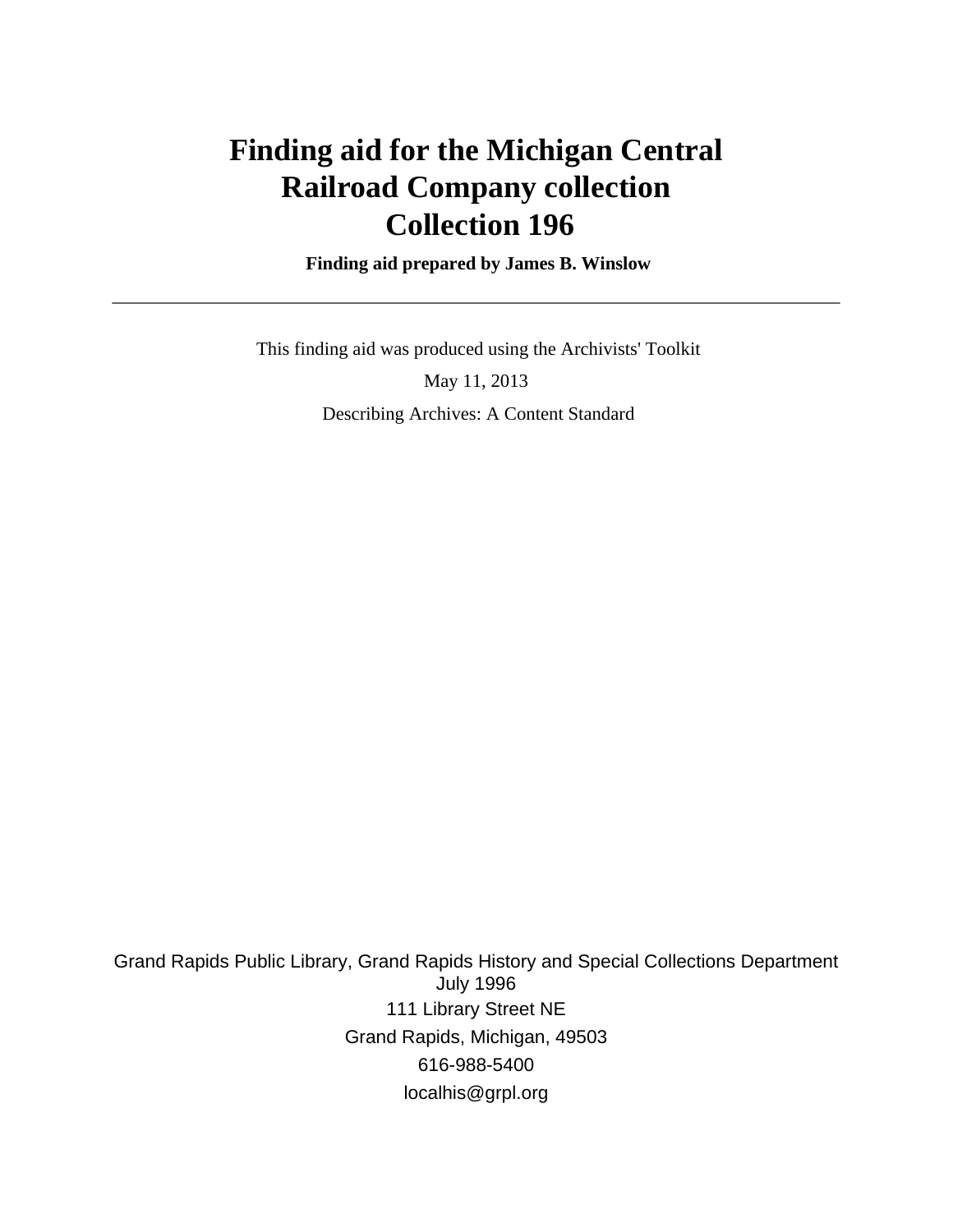# **Table of Contents**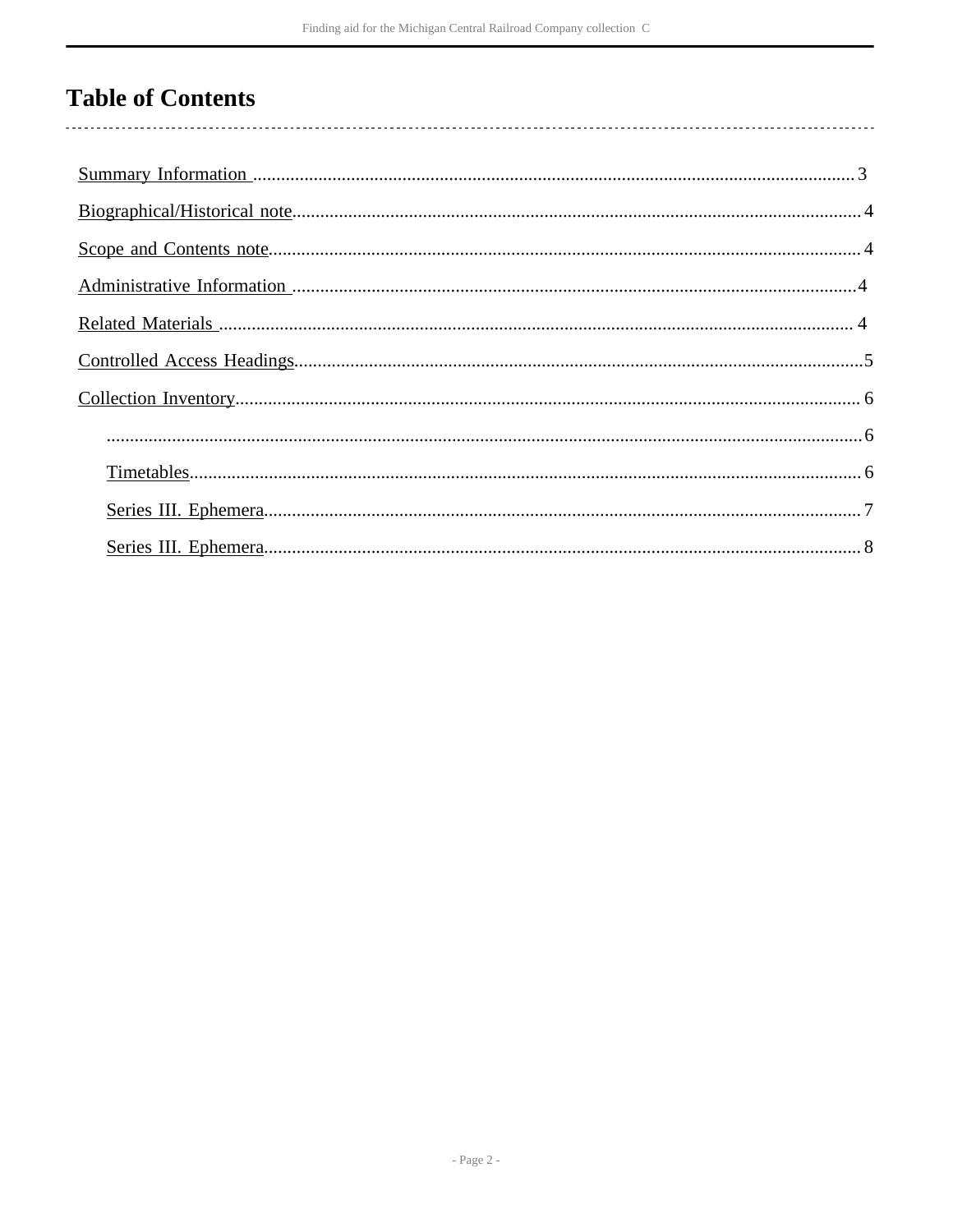# <span id="page-2-0"></span>**Summary Information**

| <b>Repository</b> | Grand Rapids Public Library, Grand Rapids History and Special<br><b>Collections Department</b>                                                                                                                                                                                                                                                                                            |
|-------------------|-------------------------------------------------------------------------------------------------------------------------------------------------------------------------------------------------------------------------------------------------------------------------------------------------------------------------------------------------------------------------------------------|
| <b>Creator</b>    | Michigan Central Railroad Company.                                                                                                                                                                                                                                                                                                                                                        |
| <b>Title</b>      | Michigan Central Railroad Company Collection                                                                                                                                                                                                                                                                                                                                              |
| Date [inclusive]  | 1849-1948                                                                                                                                                                                                                                                                                                                                                                                 |
| <b>Extent</b>     | 1.5 Linear feet Two boxes                                                                                                                                                                                                                                                                                                                                                                 |
| Language          | English                                                                                                                                                                                                                                                                                                                                                                                   |
| <b>Abstract</b>   | The Michigan Central Railroad Company collection documents the<br>business affairs of the line through a limited set of documents, including<br>select annual reports ranging from 1849 to 1927. Also included are<br>examples of both employee and public timetables, as well as examples<br>of bond and mortgage certificates, 1881 to 1907, and a summer tour<br>promotional brochure. |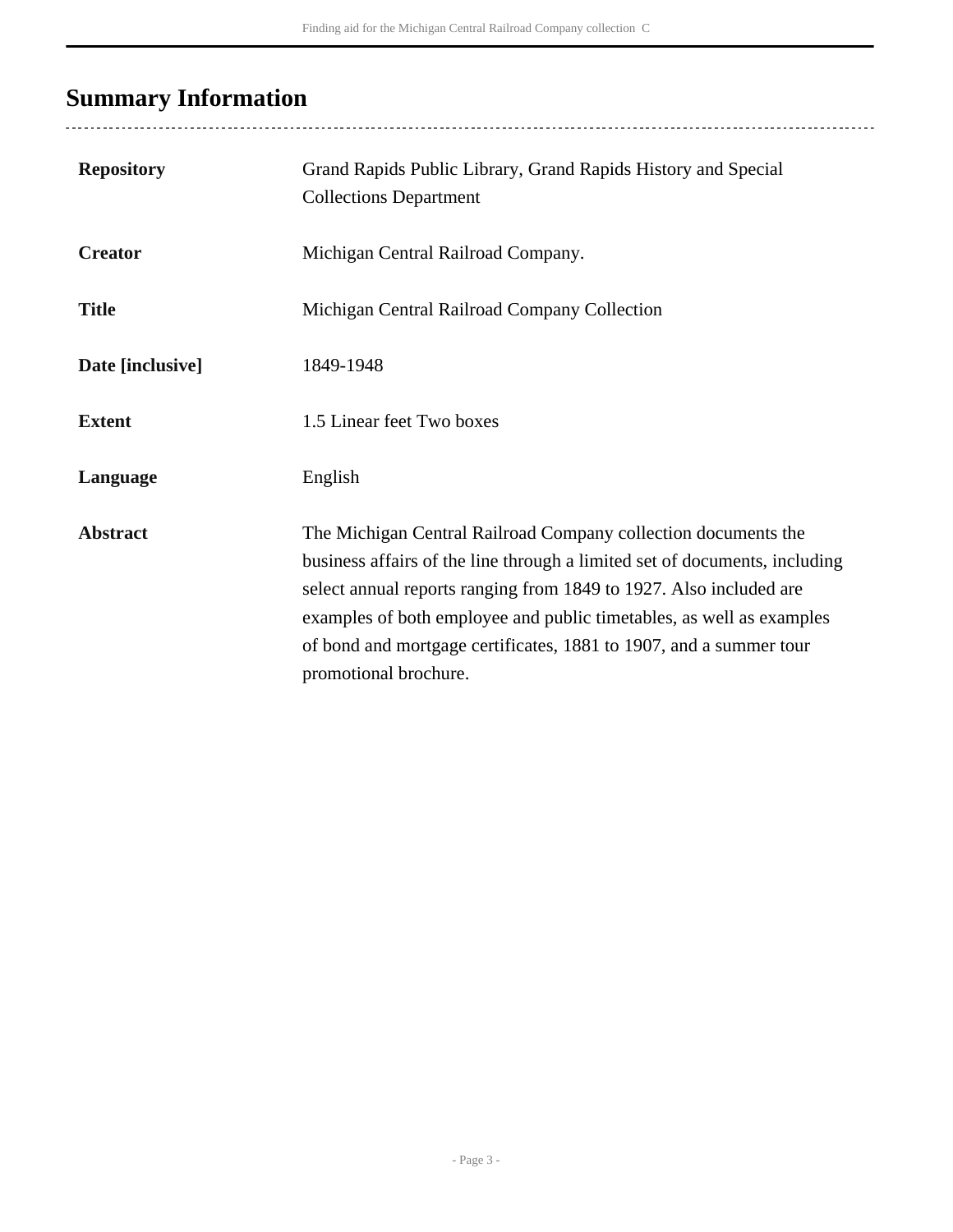## <span id="page-3-0"></span>**Biographical/Historical note**

The Michigan Central Railroad Company was formed in 1846. The line adopted the central of three routes proposed by the State of Michigan across the lower peninsula, hence the line's name. The mainline ran from Detroit, firm headquarters, through Jackson, Battle Creek, Kalamazoo, Niles and ultimately to Chicago, Illinois. It gained entry to Grand Rapids by purchase of the Grand River Valley Railroad in 1870. The latter had been built in 1869, its route running from Jackson north to Rives Junction then generally northwest through Eaton Rapids, Charlotte, Nashville, Middleville and Caledonia to Grand Rapids.

From its inception, the Michigan Central was controlled by the New York Central Railroad. During the 1930s it was folded administratively into the parent road, ending its unique identity.

## <span id="page-3-1"></span>**Scope and Contents note**

Annual reports (1849-1948) document the company's business and financial affairs including earnings, expenses and balance statements. The status of equipment and locomotives, as well as new acquisitions, is also detailed. Many reports include system maps.

## <span id="page-3-2"></span>**Administrative Information**

#### **Publication Information**

Grand Rapids Public Library, Grand Rapids History and Special Collections Department July 1996

#### **Immediate Source of Acquisition note**

Unknown donor, accession numbers 00.000, 00.[1430].1

## <span id="page-3-3"></span>**Related Materials**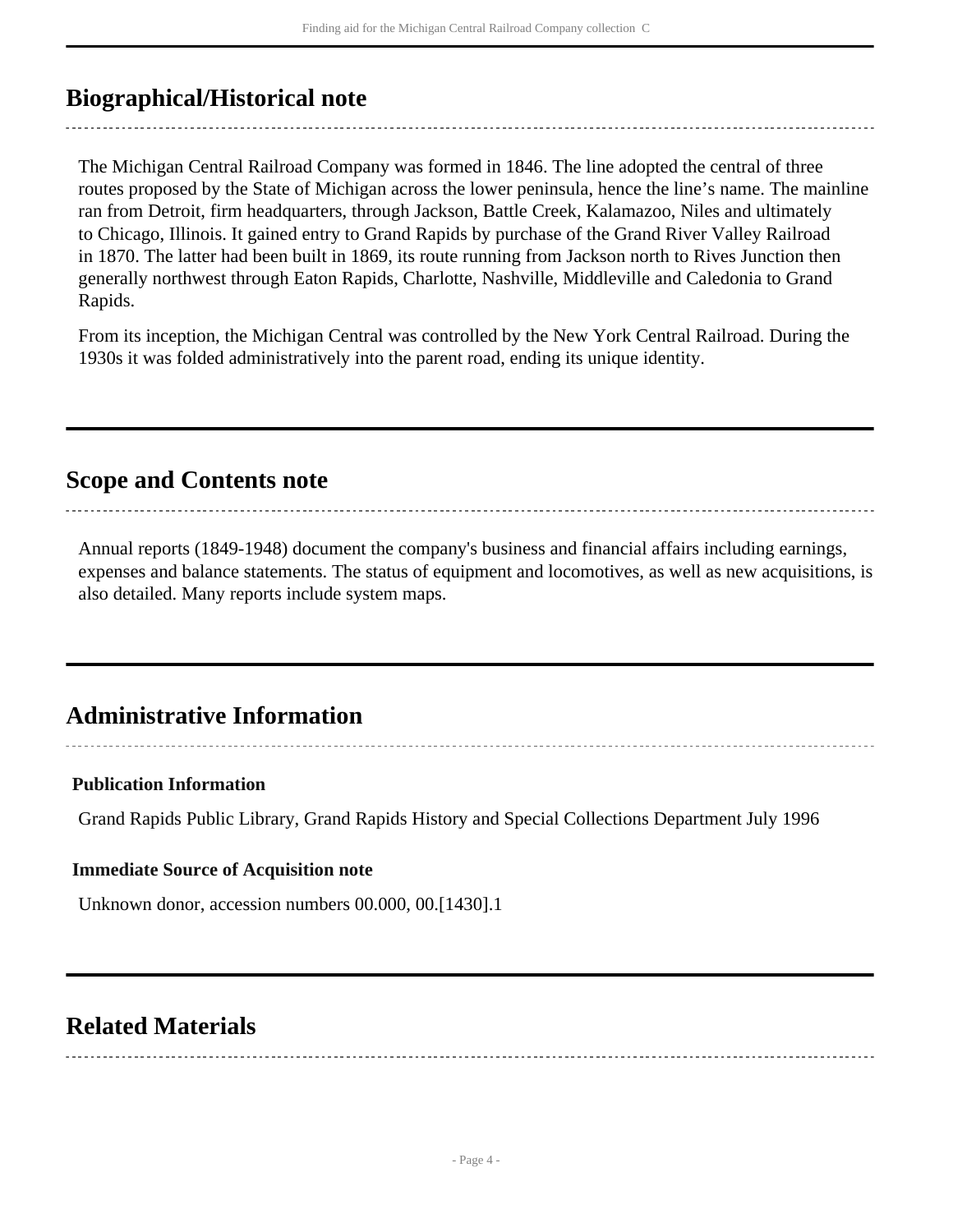### **Related Archival Materials note**

Archives of Michigan: Railroad holdings, Circular No. 13 – Railroad Records http://www.michigan.gov/documents/mhc\_sa\_circular13\_49702\_7.pdf

## <span id="page-4-0"></span>**Controlled Access Headings**

### **Corporate Name(s)**

• Michigan Central Railroad Company.

### **Genre(s)**

• business records

## **Geographic Name(s)**

• Grand Rapids (Mich.) -- History

## **Subject(s)**

• Railroads -- Michigan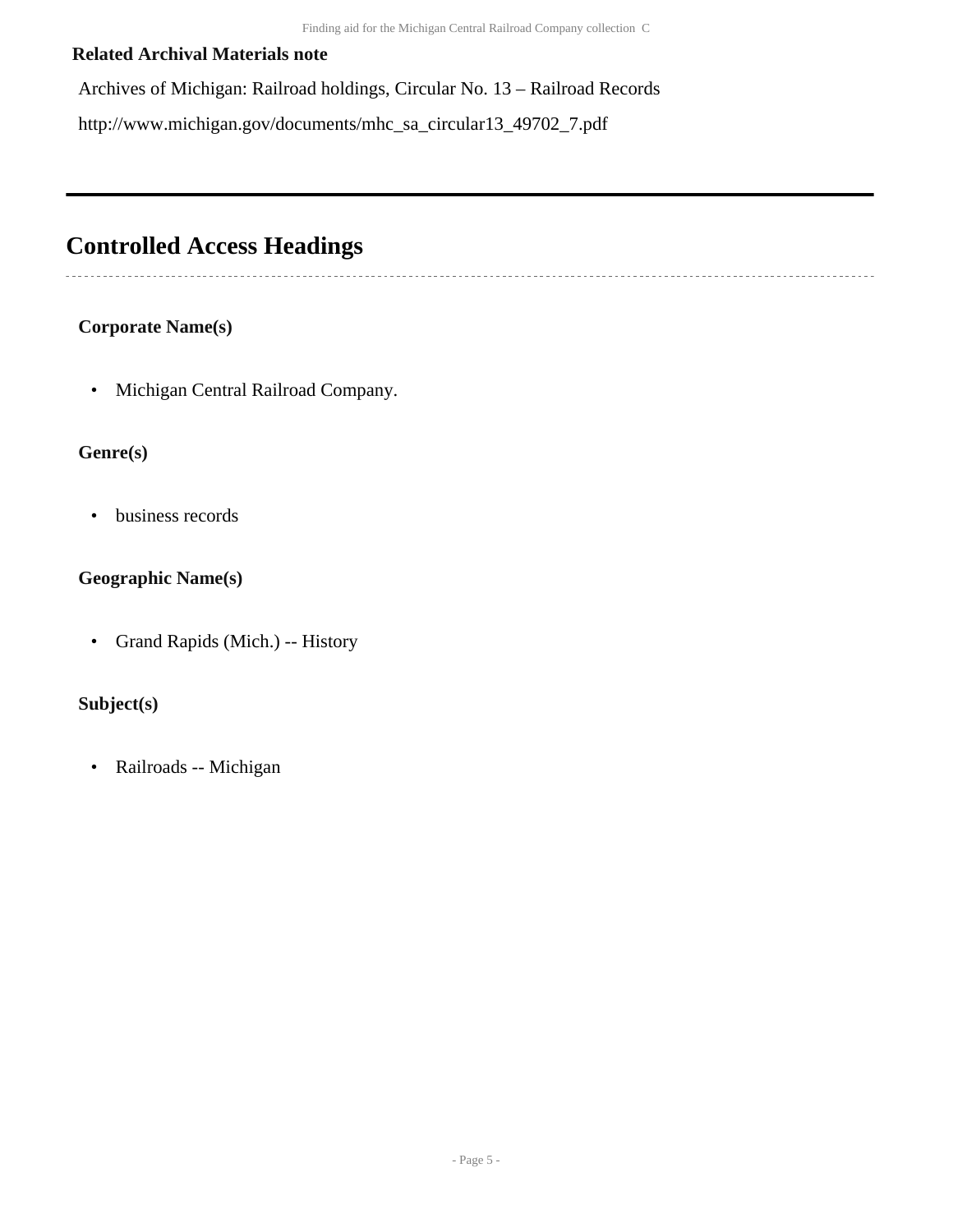# <span id="page-5-0"></span>**Collection Inventory**

<span id="page-5-1"></span>

|                                                | <b>Box</b>   | Folder       |
|------------------------------------------------|--------------|--------------|
| <b>Annual Reports 1849</b>                     | $\mathbf{1}$ | $\mathbf{1}$ |
| Annual Reports 1851-1853                       | $\mathbf{1}$ | $2 - 4$      |
| <b>Annual Reports 1891</b>                     | $\mathbf{1}$ | 5            |
| Annual Reports 1905-1927                       | $\mathbf{1}$ | $6 - 28$     |
| <b>Series II Timetables</b>                    |              |              |
| <b>Employee 1948</b>                           |              |              |
|                                                | <b>Box</b>   | Folder       |
| #227, Detroit-Michigan-West Division 4/25/1948 | $\mathbf{1}$ | 29           |
| <b>Public 1889-1948</b>                        |              |              |
|                                                | <b>Box</b>   | Folder       |
| <b>Local Tables 1889</b>                       | $\mathbf{1}$ | 30           |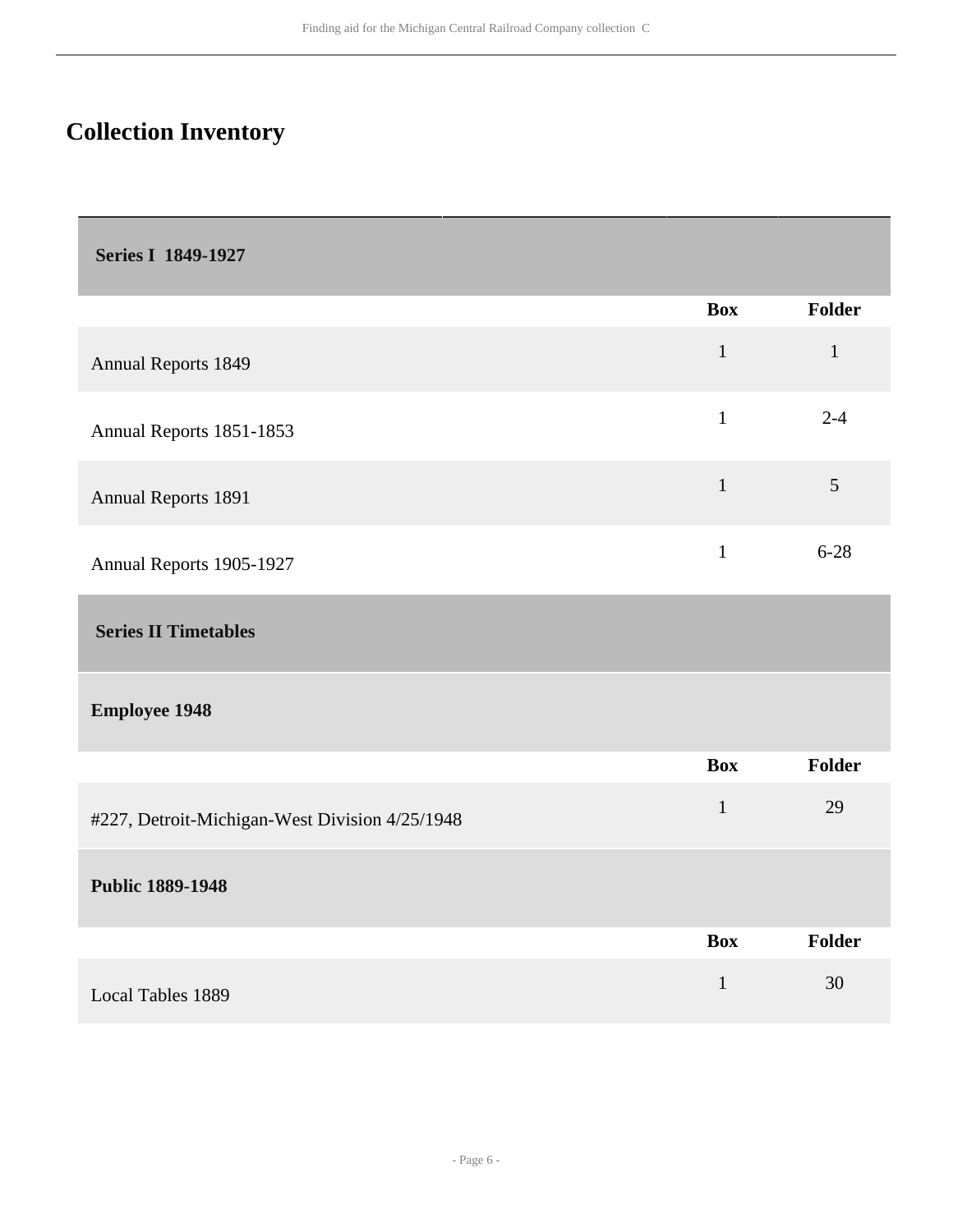<span id="page-6-0"></span>

| Form 1, System 7/25/1920                                                                                | $\mathbf{1}$ | 31            |
|---------------------------------------------------------------------------------------------------------|--------------|---------------|
| Grand Rapids to  12/11/1921                                                                             | $\mathbf{1}$ | 32            |
| Form 300, Local Tables 4/25/1948                                                                        | $\mathbf{1}$ | 33            |
| <b>Series III. Ephemera</b>                                                                             |              |               |
| <b>Brochures and Booklets</b>                                                                           |              |               |
|                                                                                                         | <b>Box</b>   | <b>Folder</b> |
| Facts and Figures about Michigan, and Year Book (Formerly M310.B73<br>00.[1430].1 10/26/2001) 4/25/1948 | $\mathbf{1}$ | 33.5          |
| <b>Summer Tourist Rates and Routes 1897</b>                                                             | $\mathbf{1}$ | 34            |
| <b>Pamphlets</b>                                                                                        |              |               |
|                                                                                                         | <b>Box</b>   | Folder        |
| Merits of Michigan Central Railroad as an Investment (Includes<br>charter) 1847                         | $\mathbf{1}$ | 35            |
| Notes, certificates                                                                                     |              |               |
|                                                                                                         | <b>Box</b>   | Folder        |
| Note, certificate (5%, 3 year, gold) 1907                                                               | $\mathbf{1}$ | 36            |